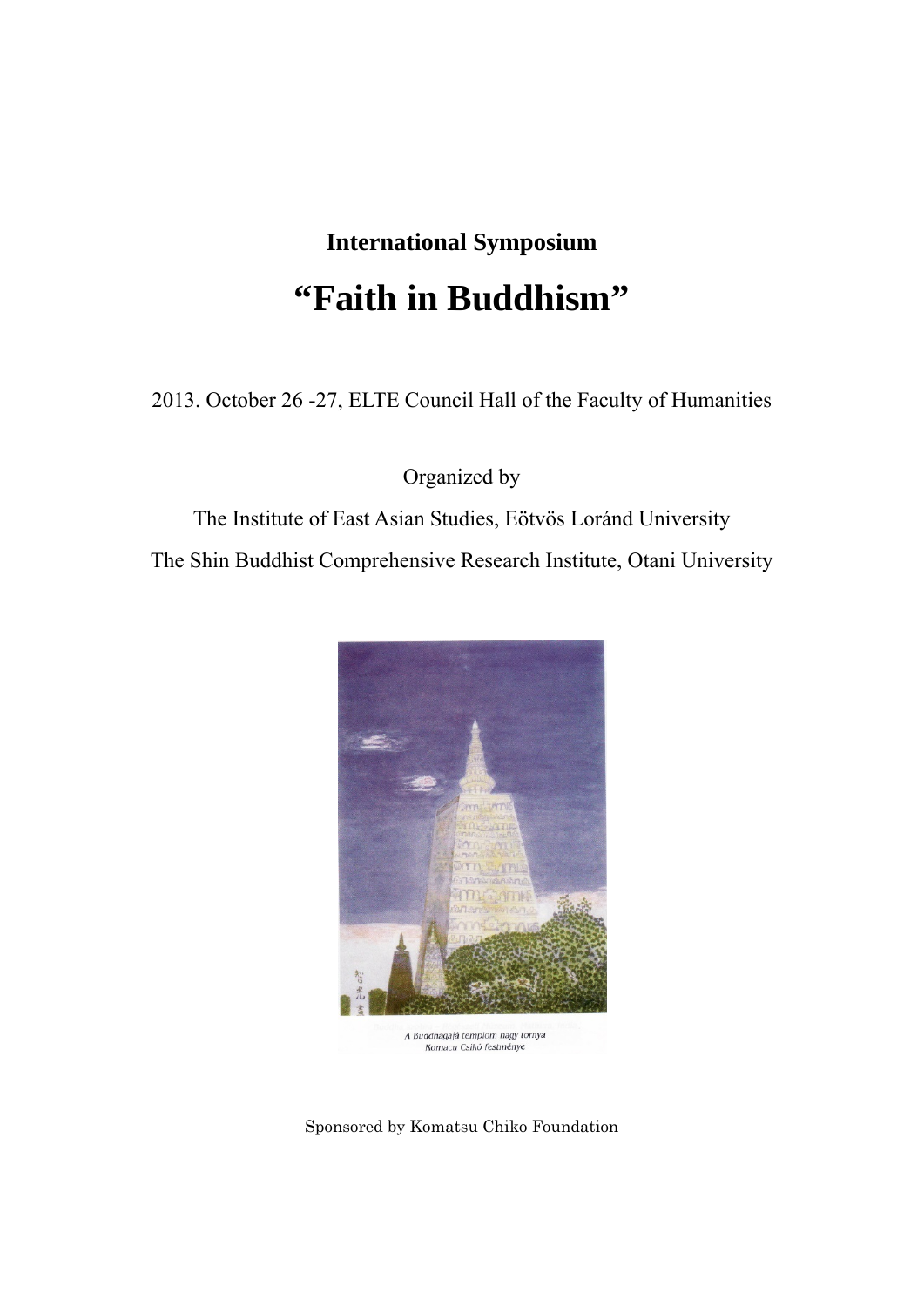#### International Symposium "Faith in Buddhism"

2013. October 26 -27, ELTE Council Hall of the Faculty of Humanities Organized by: The Institute of East Asian Studies, Eötvös Loránd University The Shin Buddhist Comprehensive Research Institute, Otani University

### **2013 October 26**.:

10:00-10:30 **Opening Ceremony**:

M.C.: Prof. Dr. Hamar Imre, Director of the Institute of East Asian Studies, ELTE Word of Welcome:

ELTE Prof. Dr. Erdődy Gábor, Vice-Rector for Foreign Affairs, Dr. Dezső Tamás, Dean of the Faculty of Humanities and H.E. YamamotoTadamichi, Ambassador of Japan

#### (**Contents of Symposium**)

Chairman: Prof. Dr. Hamar Imre

1. 10:30-11:00 Opening Address: Prof. Dr. Kimura Kiyotaka, President of Tsurumi University "Meaning and Perspective of the Buddhist Studies -With Special Reference to Faith -"

(Papers cc. 20 minutes and 10 minutes discussion)

- 2. 11:00-11:30 Prof. Dr. Oda Akihiro, the Department of Buddhist Studies, Otani University "Faith in the *Da-sheng-qi-xin-lun* (Awakening of Faith in Mahāyāna)"
- 3. 11:30-12:00 Dr. Hidas Gergely, Lecturer, the Department of Indo-European Studies, ELTE "Faith in Proto-tantric Tradition"

Lunch 12:20-14:20

Chairwoman: Dr. Birtalan Ágnes, Associate Prof., Head of the Department of Inner Asian Studies, ELTE

- 4. 14:30-15:00 Dr. Tóth Erzsébet, Assistant Prof., the Department of Inner Asian Studies, ELTE "The concept of Tibetan *dad-pa* 'faith' as discussed in the system of *lam-rim* 'stages of the path to enlightenment"
- 5. 15:00-15:30 Dr. Péter Alexa, Assistant, the Department of Inner Asian Studies, ELTE "The two basic texts of faith in tradition of the Tibetan Kadampa School"
- 6. 15:30-16:00 Dr. Pap Melinda, Assistant, the Department of Chinese Studies, ELTE "The Concept of Faith in Zhanran's Diamond Scalpel Treatise"

16:00-16:30 Coffee Break

Chairman: Prof. Dr. Hamar Imre

- 7. 16:30-17:00 Dr. Kósa Gábor, Assistant Prof., the Department of Chinese Studies, ELTE "The pre-Buddhist Chinese background of 'faith': the concept of *xin* 信 in the *Lunyu* and the *Daodejing*"
- 8. 17:00-17:30 Dr. Chi Limei, Associate Prof., the Institute of Buddhist Culture, Tsurumi University "Death by choice as religious practices in Chinese buddhist history: with special referencese to the *Further Biographies of Eminent Monks*"

18:00-20:30 Welcome Party only with speekers and invited guests (at XO restaurant)